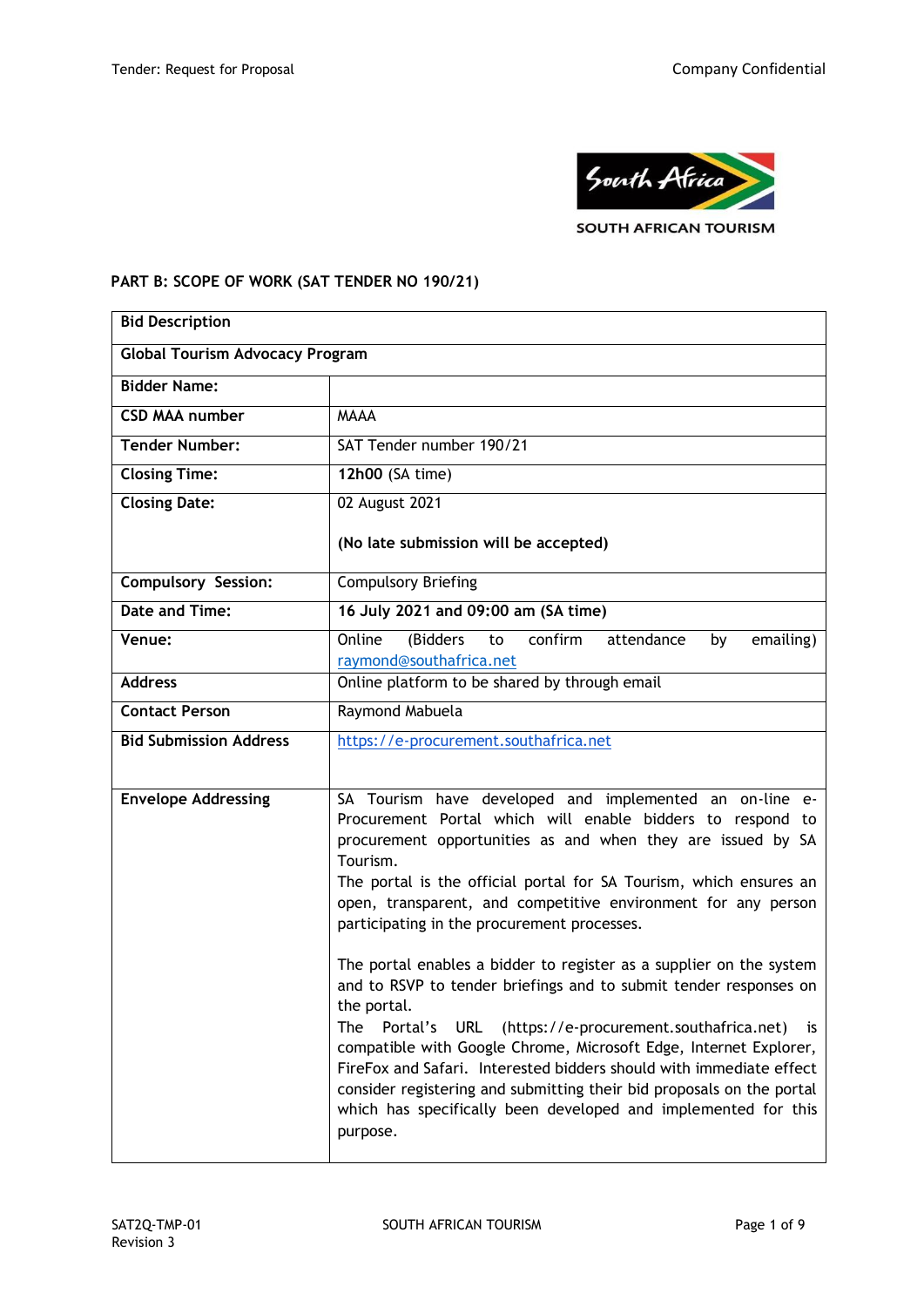|                       | The supplier user manual can be viewed and downloaded on SA<br>Tourism's<br>website<br>at https://www.southafrica.net/gl/en/corporate/page/tenders.<br>All bidders should therefore take note that the physical drop-offs and<br>courier of bid responses to SA Tourism's physical address is no longer<br>permitted.<br>Prospective<br>tenderers<br>periodically<br>both<br>must<br>review<br>http://www.southafrica.net/gl/en/corporate/page/tenders<br>and<br>https://e-procurement.southafrica.net for updated information or<br>amendments with regard to this tender, prior to due dates.<br>Failure on the part of the tenderer to sign/mark this tender form and<br>thus to acknowledge and accept the conditions in writing or to<br>complete the attached forms, questionnaires and specifications in all<br>respects, may invalidate the tender.<br>Tenders must be completed in black ink where mechanical devices,<br>e.g. typewriters or printers, are not used.<br>Tenderers will check the numbers of the pages and satisfy themselves<br>that none are missing or duplicated. No liability will be accepted<br>regarding claims arising from the fact that pages are missing or<br>duplicated.<br>No tenders transmitted by telegram, hand delivery, telex,<br>facsimile, E-mail or similar apparatus will be considered. |
|-----------------------|--------------------------------------------------------------------------------------------------------------------------------------------------------------------------------------------------------------------------------------------------------------------------------------------------------------------------------------------------------------------------------------------------------------------------------------------------------------------------------------------------------------------------------------------------------------------------------------------------------------------------------------------------------------------------------------------------------------------------------------------------------------------------------------------------------------------------------------------------------------------------------------------------------------------------------------------------------------------------------------------------------------------------------------------------------------------------------------------------------------------------------------------------------------------------------------------------------------------------------------------------------------------------------------------------------------------------------------------|
| <b>Section</b>        | Supply Chain Management                                                                                                                                                                                                                                                                                                                                                                                                                                                                                                                                                                                                                                                                                                                                                                                                                                                                                                                                                                                                                                                                                                                                                                                                                                                                                                                    |
| <b>Contact Person</b> | Raymond Mabuela                                                                                                                                                                                                                                                                                                                                                                                                                                                                                                                                                                                                                                                                                                                                                                                                                                                                                                                                                                                                                                                                                                                                                                                                                                                                                                                            |
| <b>Email Address</b>  | raymond@southafrica.net                                                                                                                                                                                                                                                                                                                                                                                                                                                                                                                                                                                                                                                                                                                                                                                                                                                                                                                                                                                                                                                                                                                                                                                                                                                                                                                    |

ALL BIDS MUST BE SUBMITTED ON THE OFFICIAL FORMS – (NOT TO BE RE-TYPED)

THIS BID IS SUBJECT TO THE PREFERENTIAL PROCUREMENT POLICY FRAMEWORK ACT AND THE PREFERENTIAL PROCUREMENT REGULATIONS, 2017, THE GENERAL CONDITIONS OF CONTRACT (GCC) AND, IF APPLICABLE, ANY OTHER SPECIAL CONDITIONS OF CONTRACT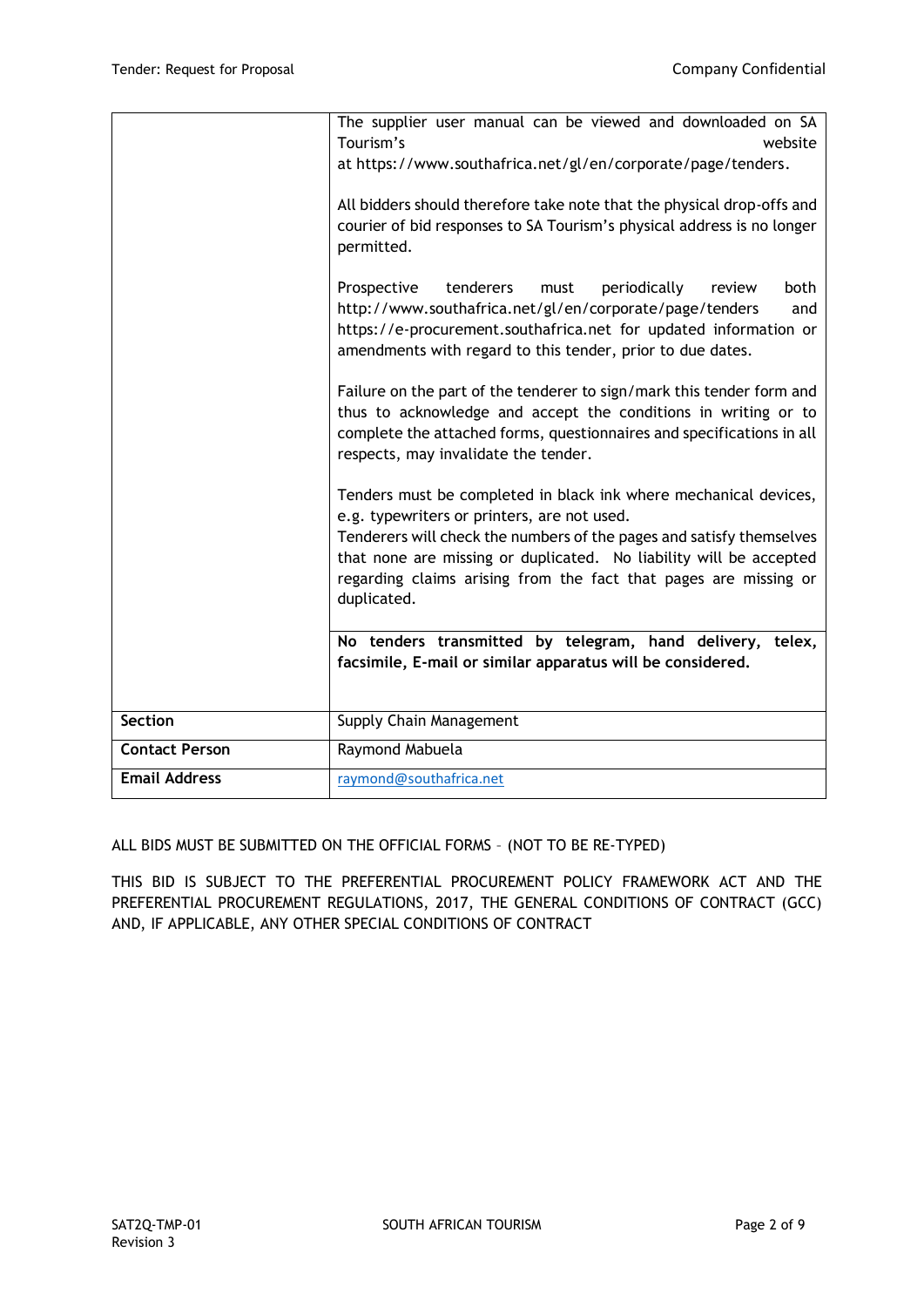| 11 | <b>CLOSING DATE</b>                                      |   |
|----|----------------------------------------------------------|---|
| I2 | E PROCUREMENT TENDER PORTAL AND TENDER DOCUMENTS MARKING | − |
| 13 | CONTACT AND COMMUNICATION                                |   |
| I4 | DETAILED SCOPE OF WORK                                   |   |

## **1 CLOSING DATE**

The closing date for the submission of proposals is **02 August 2021.** No late submissions will be accepted.

Compulsory Briefing Session – **16 July 2021 at 9h00** (SA Time) RSVP Link: [https://docs.google.com/forms/d/e/1FAIpQLSeZ\\_0pcDNhtsjyH\\_LHQUWuDA00VPddN0xnBlqKc](https://docs.google.com/forms/d/e/1FAIpQLSeZ_0pcDNhtsjyH_LHQUWuDA00VPddN0xnBlqKcXWAQPXHt-w/viewform) [XWAQPXHt-w/viewform](https://docs.google.com/forms/d/e/1FAIpQLSeZ_0pcDNhtsjyH_LHQUWuDA00VPddN0xnBlqKcXWAQPXHt-w/viewform)

## **2. E PROCUREMENT TENDER PORTAL AND TENDER DOCUMENTS MARKING**

2.1 SA Tourism have developed and implemented an on-line e-Procurement Portal which will enable bidders to respond to procurement opportunities as and when they are issued by SA Tourism.

The portal is the official portal for SA Tourism, which ensures an open, transparent, and competitive environment for any person participating in the procurement processes.

The portal enables a bidder to register as a supplier on the system and to RSVP to tender briefings and to submit tender responses on the portal.

The Portal's URL ([https://e-procurement.southafrica.net\)](https://e-procurement.southafrica.net/) is compatible with Google Chrome, Microsoft Edge, Internet Explorer, FireFox and Safari. Interested bidders should with immediate effect consider registering and submitting their bid proposals on the portal which has specifically been developed and implemented for this purpose.

All bidders should therefore take note that the physical drop-offs and courier of bid responses to SA Tourism's physical address is no longer permitted. Prospective tenderers must periodically review both <http://www.southafrica.net/gl/en/corporate/page/tenders> and [https://e](https://e-procurement.southafrica.net/)[procurement.southafrica.net](https://e-procurement.southafrica.net/) for updated information or amendments with regard to this tender, prior to due dates.

- 2.2 Failure on the part of the tenderer to sign/mark this tender form and thus to acknowledge and accept the conditions in writing or to complete the attached forms, questionnaires and specifications in all respects, may invalidate the tender.
- 2.3 Tenders must be completed in black ink where mechanical devices, e.g. typewriters or printers, are not used.
- 2.4 Tenderers will check the numbers of the pages and satisfy themselves that none are missing or duplicated. No liability will be accepted regarding claims arising from the fact that pages are missing or duplicated.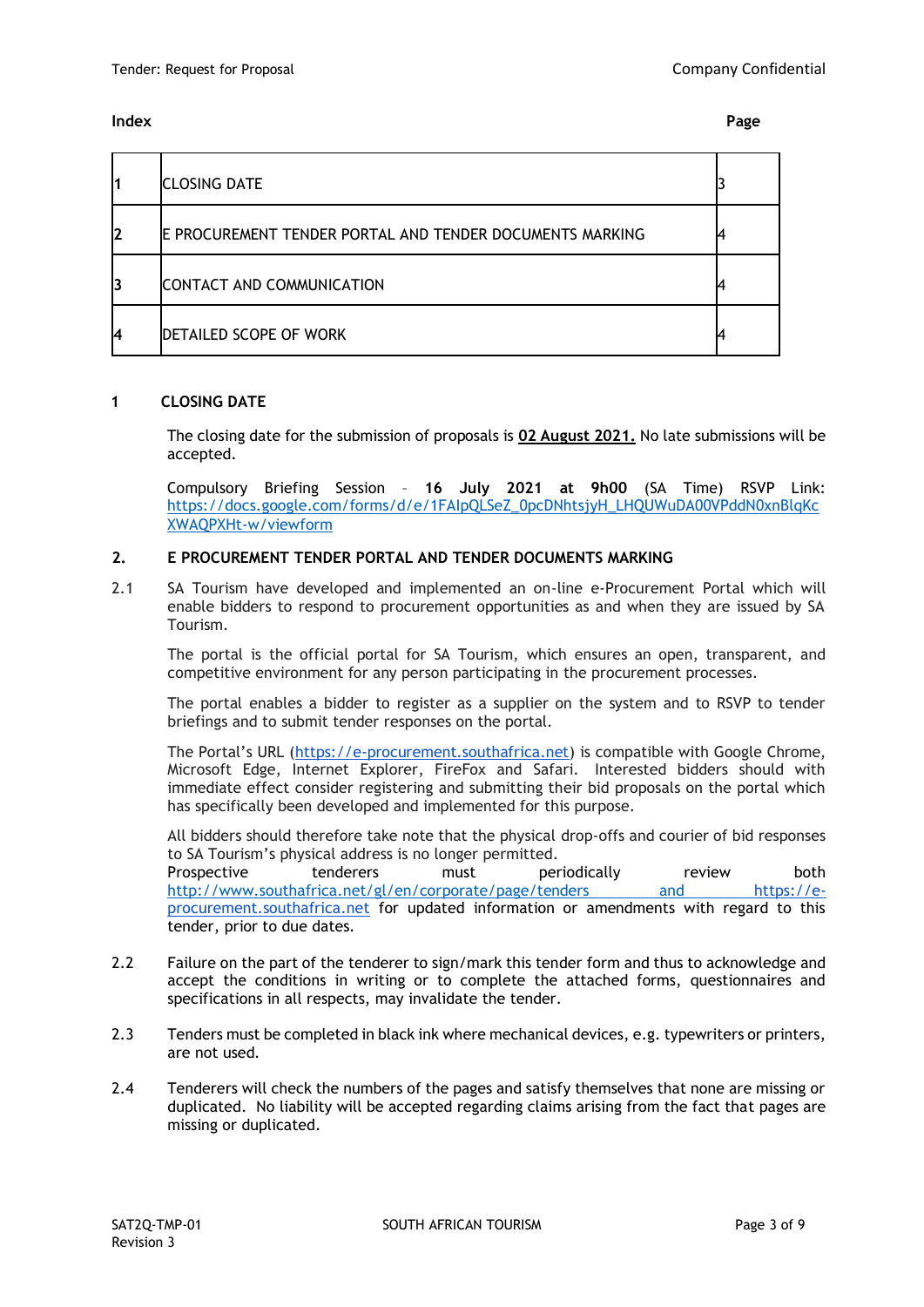## **3 CONTACT AND COMMUNICATION**

- 3.1 A nominated official of the bidder(s) can make enquiries in writing, to the specified person, Raymond Mabuela via email [raymond@southafrica.net.](mailto:raymond@southafrica.net) Bidder(s) must reduce all telephonic enquiries to writing and send to the above email address.
- 3.2 Bidders are to communicate any technical enquiries through the nominated official in writing, no later than **19 July 2021.**

All responses will be published by the **26 of July 2021** on the following links:

[https://www.southafrica.net/gl/en/corporate/page/tenders;](https://www.southafrica.net/gl/en/corporate/page/tenders) and

[https://e-procurement.southafrica.net.](https://e-procurement.southafrica.net/)

## **4 DETAILED SCOPE OF WORK**

#### 4.1 **Scope of work**

South African Tourism's mandate is to position South Africa as the preferred leisure and business destination of choice as well as to increase visitor arrivals from the continent and the world at large.

The COVID-19 pandemic, has however, presented South Africa and the world with a new set of challenges.

Prior to the start of the COVID-19 pandemic, South Africa already had an existing set of challenges as well as barriers such as; safety and security, visa regime challenges etc. The pandemic has conflated these challenges and introduced further barriers.

In early 2020, the world came to a standstill, with countries globally going into lockdown. This has had a devastating impact on the travel industry as well as South Africa's country and tourism brands. To further compound the challenges, the inaccurate labeling of the B.1.351 variant as the "South African Variant" has resulted in isolation of South Africa and the country being placed on "red lists" resulting in travelers from South Africa being banned from entering a number of countries. The placing of South Africa on "red lists" dissuades travelers from visiting our country, as this has time and cost implications on travelers; having to pay for and spend time in quarantine upon returning to their home countries. This has contributed towards the demeaning of South Africa's brand image and other countries discouraging their citizens from traveling to South Africa.

These travel bans and restrictions have resulted in many travelers not moving South Africa back on their list of countries to visit, despite our borders being open and our product offering being tailored to suit traveler needs in the COVID-19 environment. Furthermore, this has had a devastating impact on the Meetings, Incentives, Conferences and Exhibitions (MICE) subsector, with many conferences first being postponed and ultimately being cancelled; contributing negatively towards our GDP. This also impacts the bidding for future events.

This is despite the strides we have made as a country to scientifically tackle and manage the pandemic in uncertain times. We received global recognition through a prestigious award which was presented to SA's top adviser on COVID-19, Professor Salim Abdool Karim, and his counterpart in the United States, Dr Anthony Fauci. The doctors were jointly awarded a prize for 'standing up for science' during the Covid-19 pandemic and for going beyond the line of duty as government advisors on health. The John Maddox Prize recognises the work of people around the world who promote science on a matter of public interest, facing difficulty or hostility in doing so.

As the world slowly opens up and we gear ourselves for recovery, as a sector, it is critical to mitigate the damage done to the country brand as well as the tourism brand throughout this period. As such, we require the services of an integrated marketing and communications agency to assist with strategy and creative development, planning, localisation and execution of Global Tourism Advocacy programme.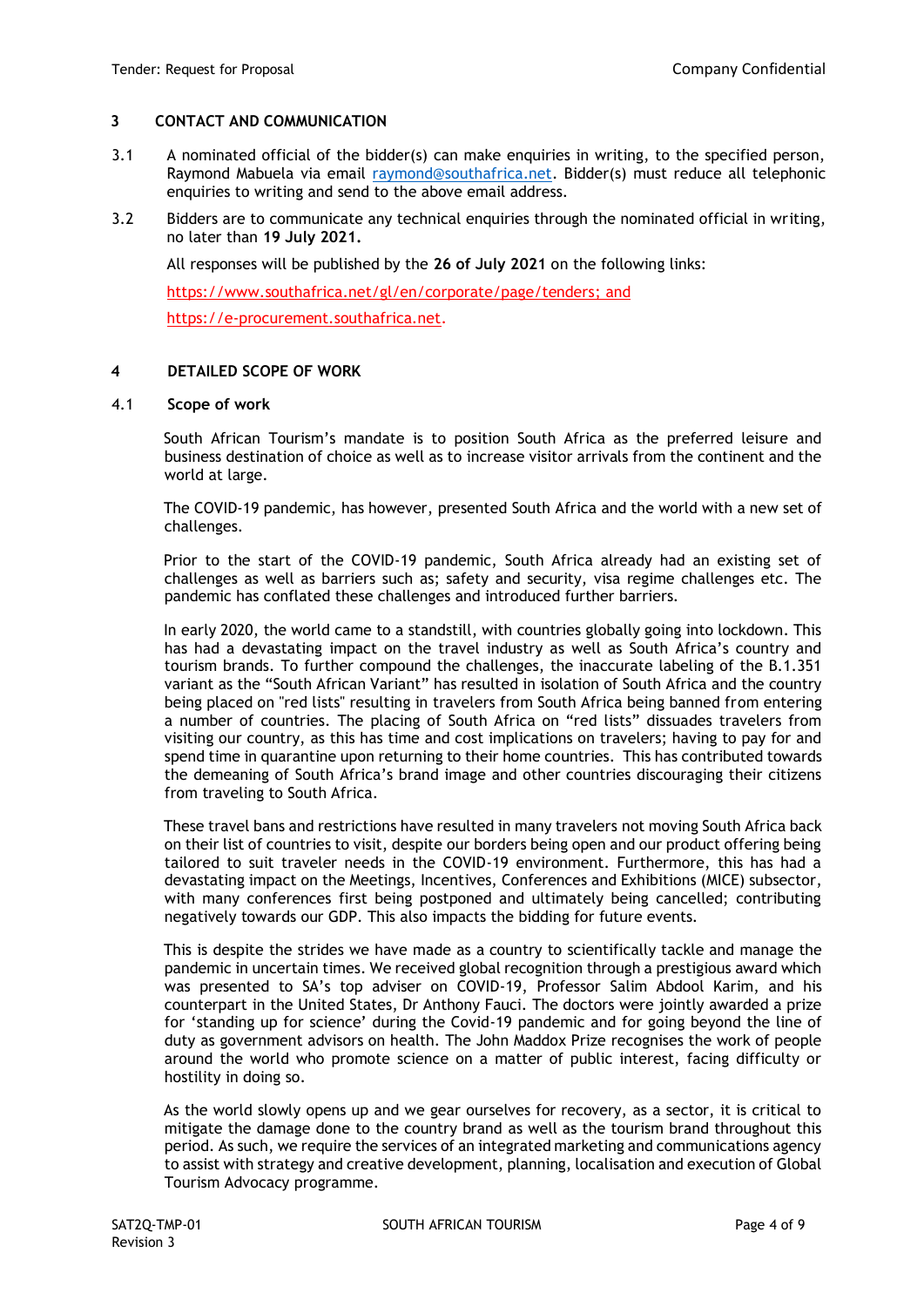From a country attractiveness and brand appeal perspective, travelers need to be ensured that South Africa is safe, affordable, welcoming with a variety of value for money, unique experiences.

- A. Demand-side challenges from key source markets; these are:
	- Traveler Perceptions of the (overall) destination as per Brand Strength Index
	- Supply-side efficiency in the COVID-19 environment and post COVID-19
- B. Barrier Issues
	- COVID-19 (infection rates, recovery rate, death rate, vaccine roll-out, 'SA variant', efficacy of vaccines against variants)
	- Health care system (efficacy and accessibility of world class healthcare)
	- Safety and Security
	- Airlift (direct airlift into and out of South Africa)
	- Airport environment (the safety of this environment)
	- Mobility (getting around within the destination)
	- Repatriation (COVID-19 testing for tourists)
	- Ease of Access
- C. In addition, the Global Tourism Advocacy Programme would like to reach the following stakeholder groups in order to address the barriers stated above:
	- Policy Makers
		- The officials in charge of making and influencing travel policies in South Africa's key source markets.
	- **Trade** 
		- This influences the South Africa's ability to successfully compete against other long haul destinations.
	- Media
		- The media agenda is critical in influencing public perceptions on key issues, such as travel.
		- This includes foreign media based in South Africa
	- Influential Voices
		- These are voices within the key source markets which have a platform and play a role in influencing certain narratives and decisions.
		- These are voices of individuals, organisations, politicians, diplomats etc.
	- Business Events Stakeholders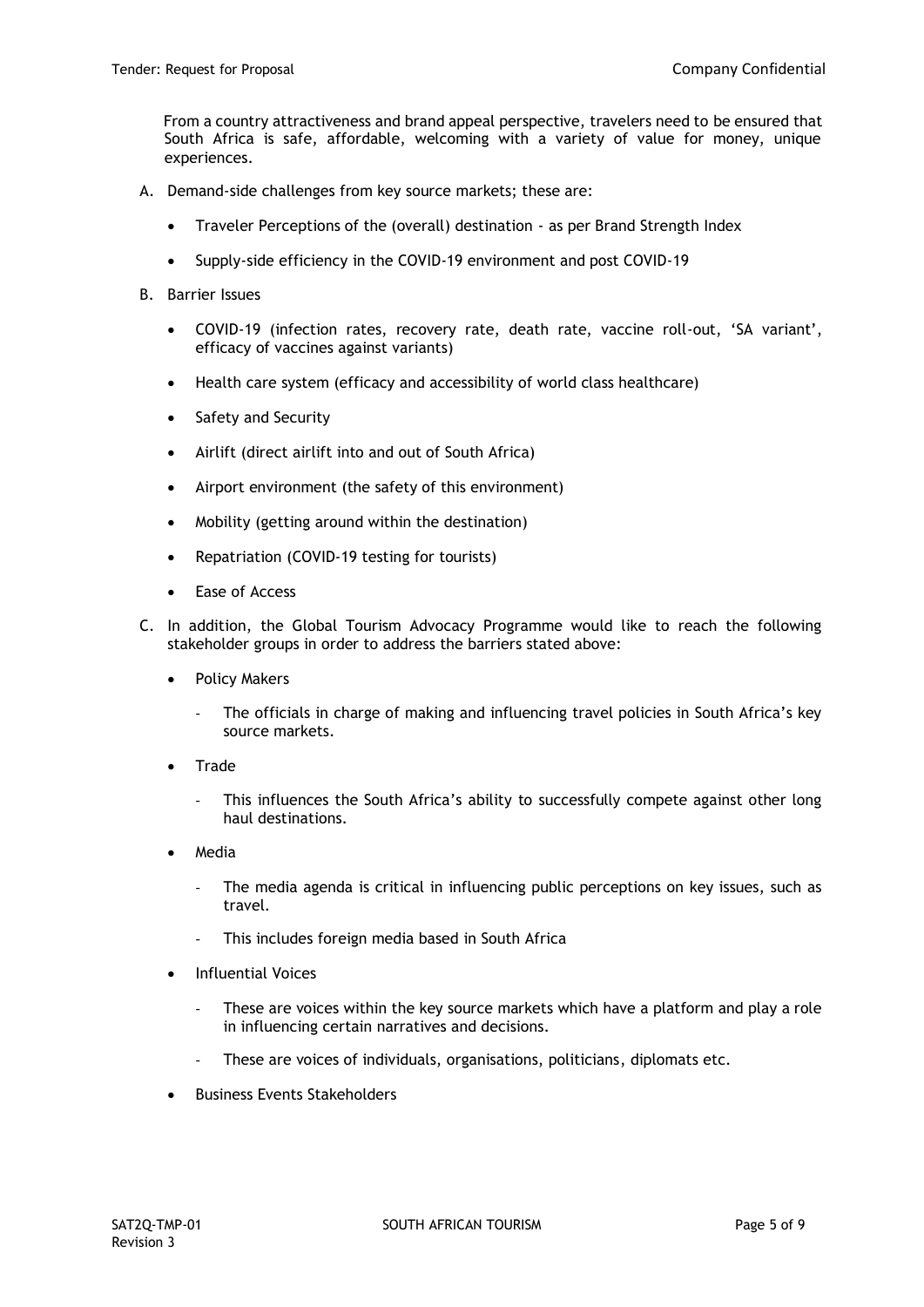## SAMPLE GUIDE 2/4

Business events is further defined under 4 clusters, that represents the types of formal organised business events namely MICE, key decision makers. The decision makers can be found in the following organisations.

| <b>Meetings</b><br>(Corporate & Association) | Incentives                   | Conferences                   | <b>Exhibitions</b>     |
|----------------------------------------------|------------------------------|-------------------------------|------------------------|
| <b>Global Corporations</b>                   | <b>Global Corporations</b>   | <b>Global Associations</b>    | Global PEOs            |
| <b>Regional Headquarters</b>                 | <b>Incentive Houses</b>      | <b>AMCs</b>                   | <b>Regional PEOs</b>   |
| <b>Corporate Agencies</b>                    | <b>Corporate Agencies</b>    | Core PCOs                     | <b>National PEOs</b>   |
| <b>National Headquarters</b>                 | <b>Regional Headquarters</b> | <b>Regional Associations</b>  | <b>National Venues</b> |
|                                              | <b>National Headquarters</b> |                               |                        |
|                                              | <b>National DMCs</b>         | <b>National Associations</b>  |                        |
|                                              |                              | <b>South African Contacts</b> |                        |
|                                              |                              | <b>National PCOs</b>          |                        |
|                                              |                              | <b>National Venues</b>        | South Africa           |
|                                              |                              |                               | SOUTH AFRICAN TOURISM  |

Social Influencers

- Driven mainly by social media communities, social influence plays a role in people's decisions on whether or not to travel. Social Influence is subjective, based on personal biases, experiences and preferences.
- **Expats** 
	- South Africans living abroad and foreign nationals in South Africa
- D. Supply-side challenges from a South African perspective
	- Data
		- Data Collection
		- Data analysis
		- Story-telling based on the data
	- Travel Management System
		- Supply-side barrier issue confidence
		- In-market experience
		- Post-visit narrative
- E. What we are asking you to respond to
	- Source Market Advocacy Story
		- Develop source market analysis per individual source market
		- Identify the issues that exist in each source market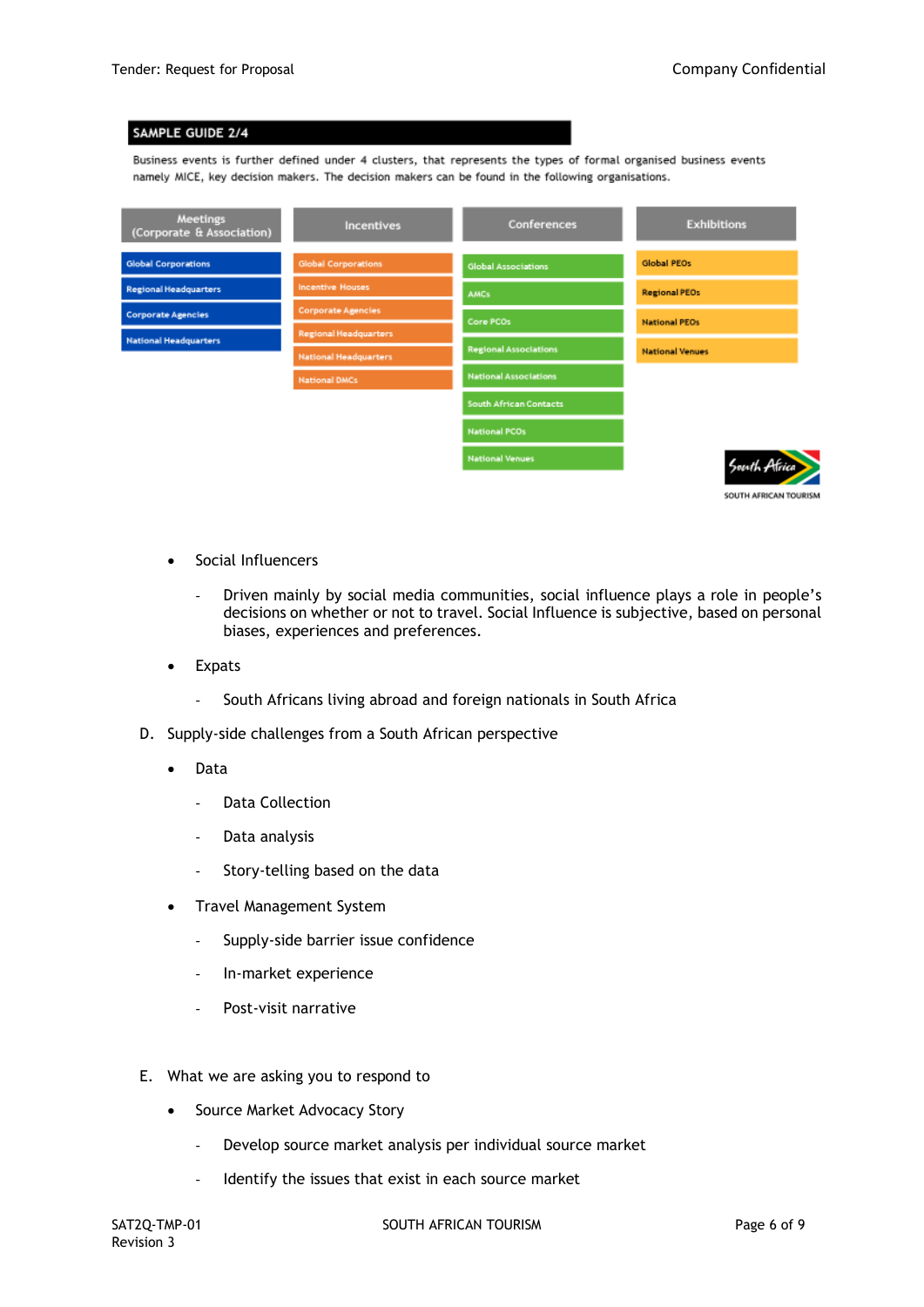- Based on the issued identified, propose a solution for each issue, per market
- Propose a market specific plan, based on each solution
- Create an overarching narrative
- Identify dependencies from a South Africa Inc. perspective
- Identify the necessary resources
- Outline the investment per market
- Produce a global plan, which aims to address the 8 elements listed above.
- F. Issue Management
	- Issue management on the destination side, once people arrive in South Africa.
		- Leveraging positive experiences
		- Respond to any adverse 'in-experience' issues which may occur
		- Respond to negative post-visit experiences
- G. Crisis Response Mechanisms
	- Develop a crisis response mechanism for South Africa Inc.
	- Develop crisis response protocols for tourism
- H. Brand Public Relations
	- The Brand PR Problem statement:
		- South Africa has "pockets" of excellence but these have not been clearly articulated into a compelling Brand Story that inspires people around the world to desire to experience South Africa regardless of perceived barriers.
		- From an Africa region perspective, South Africa is perceived as "Un-African" and "Unwelcoming". towards people from the rest of the continent and this is of particular concern.
- I. The following input make up South Africa's unique leisure and business events offering
	- Leisure tourism
		- Coastal Beaches
		- Scenic Outdoors
		- Cultural Roots
		- City Lifestyle
		- Safari
		- Active Adventure
- J. Business Events Tourism
	- Medical sciences
	- Manufacturing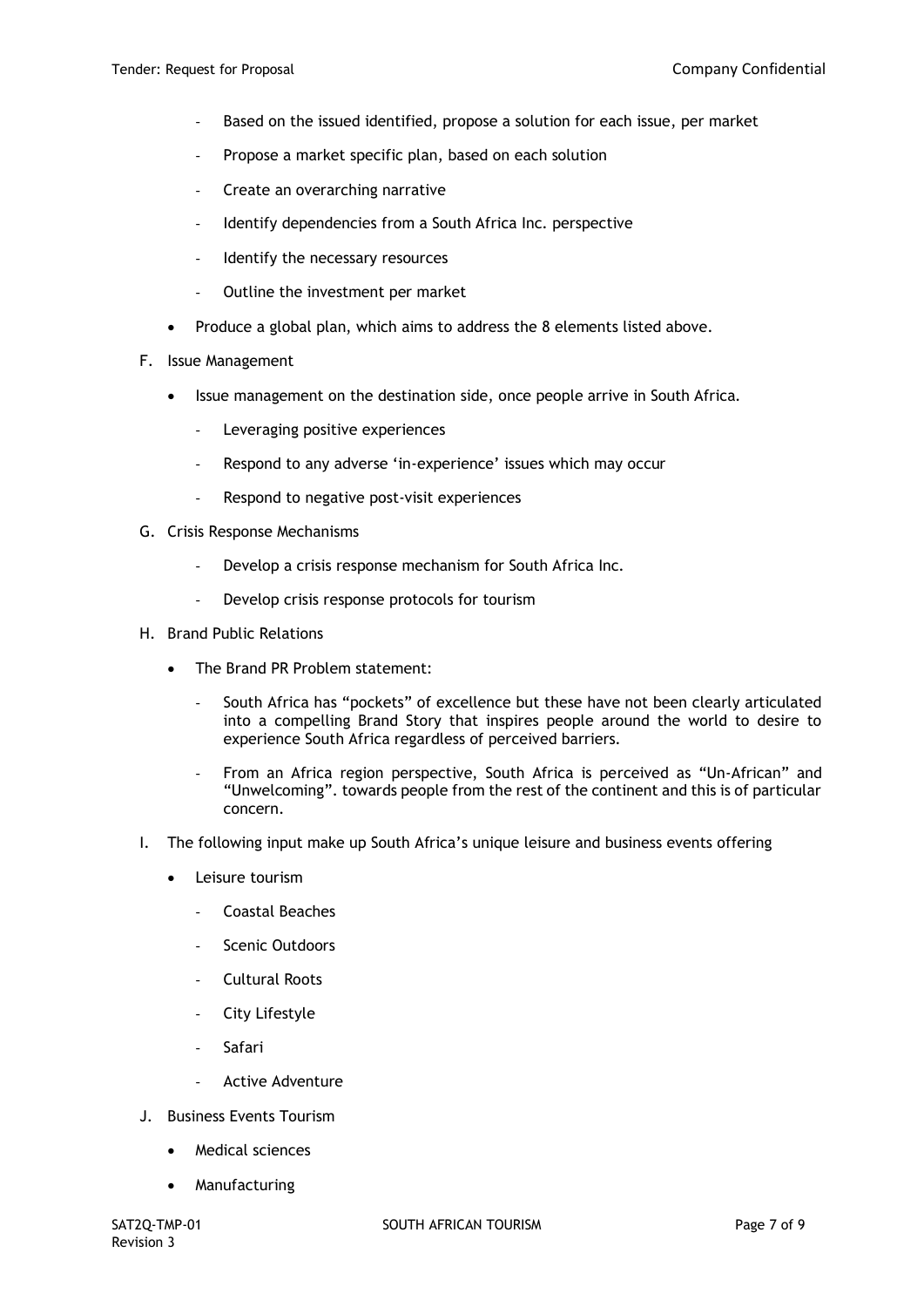- **Life Sciences**
- Mining and minerals
- Financial sector
- Wholesale and retail trade
- Travel and tourism
- **Agriculture**
- Trade and Export Development and Promotion
- Medical Science
- **Technology**
- Science
- **Education**
- **Religious**
- Philanthropy
- K. From a Lifestyle perspective:
	- South Africa is a trailblazer in Music E.g. Master KG, Black Coffee etc.
	- The Arts e.g. Trevor Noah, Charlize Theron, Nomzamo Mbatha, Thuso Mbedu etc.
	- Fashion e.g. LaDuma of Amaxhosa fame, Thebe Magugu etc.
	- The best gastronomy with world-class chefs such as Chef Wandile Mabaso, Siba Mtongana etc.
	- South African sporting excellence through hosting of successful global sports events and globally recognized super stars
- L. South Africa Brand Story Tone of voice:
	- Fun: moments of pleasure and enjoyment
	- Inviting: offering the promise of an attractive or enjoyable experience
	- Vibrant: full of energy and enthusiasm
	- Real: exceptionally genuine
	- Inspiring: an impassioned motivation
- M. What we are asking you to respond to from a Brand PR perspective
	- Create a global South Africa Brand Story that drives desire to experience South Africa
	- Translate the South Africa Brand Story specifically to drive traveler desire and decision making